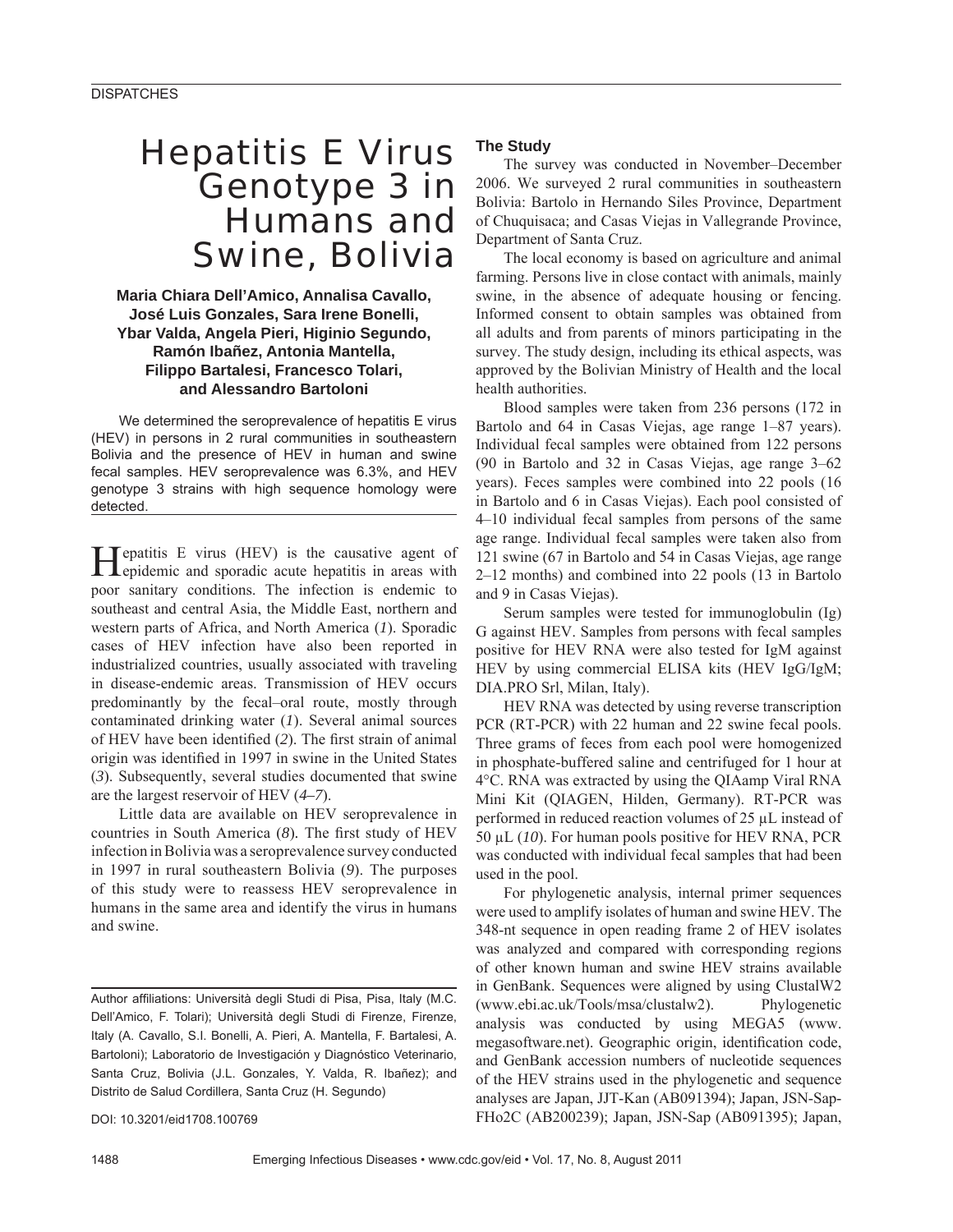|                | No. positive/no. tested (% positive) |              |              | 95% Confidence interval |
|----------------|--------------------------------------|--------------|--------------|-------------------------|
| Patient age, y | Bartolo                              | Casas Viejas | Total        | for total % positive    |
| $1 - 5$        | 2/18(11)                             | 0/5(0)       | 2/23(8.7)    | $1.1 - 28$              |
| $6 - 10$       | 0/26(0)                              | 0/12(0)      | 0/38(0)      | $0 - 9.2$               |
| $11 - 20$      | 1/35(2.8)                            | 0/7(0)       | 1/42(2.4)    | $0 - 12.6$              |
| $21 - 30$      | 1/25(4)                              | 1/6(16.7)    | 2/31(6.4)    | $0.8 - 21.4$            |
| $31 - 40$      | 1/19(5.2)                            | 0/6(0)       | 1/25(4.0)    | $0.1 - 20.3$            |
| $41 - 50$      | 5/18(27.8)                           | 0/3(0)       | 5/21(24.0)   | $8.2 - 47.1$            |
| $51 - 60$      | 1/19(5.3)                            | 0/10(0)      | 1/29(3.4)    | $0 - 17.8$              |
| >60            | 1/12(8.3)                            | 2/15(13.3)   | 3/27(11.0)   | $2.3 - 29.1$            |
| Total          | 12/172 (7)                           | 3/64(4.7)    | 15/236 (6.3) | $3.6 - 10.3$            |

Table. Prevalence of antibodies against hepatitis E virus in 236 human serum samples, by patient age, Bartolo and Casas Viejas, Bolivia, 2006

JKK-Sap (AB074917); People's Republic of China, swDQ (DQ279091); Japan, JRA1 (AP003430); Japan, HEJI4 (AB080575); United States, avian-HEV (EF206691); Japan, swJ8–5 (AB248521); People's Republic of China, swCH31 (DQ450072); Japan, swJ12–4 (AB248522); India, Ind-sw01 (AY723745); Japan, HE-JA37 (AB220978); Japan, HE-JA04–1911 (AB248520); Japan, JMNG-Oki02C (AB236320); Japan, HE-JA41 (AB220979); Japan, swJ13–1 (AB097811); India, Yam67 (AF459438); India, Hyderabad (AF076239); and Mexico, Mexican strain (M74506).

A total of 15 (6.3%) of 236 serum samples were positive for HEV by IgG ELISA (Table). The prevalence of IgG against HEV (7%) was higher in persons in Bartolo than in persons in Casas Viejas  $(4.7\%)$  ( $p = 0.5$ ). Seroprevalence did not show a linear trend associated with age; the highest seroprevalence was in found for persons 41–50 years of age in both communities (median age of 15 HEV seropositive persons 45 years, range 2–87 years). None of the persons in these 2 groups had a history of jaundice. No sex-related differences in seroprevalence were observed in these communities (male participants 47%, female participants 53%).

HEV-RNA was detected in 5 (22.7%) of 22 human fecal pools. All 31 fecal samples in the 5 HEV-positive pools were evaluated for HEV RNA. Four samples obtained from persons with an age range of 10–48 years were positive. All 4 amplification products were sequenced. HEV RNA was detected in 7 (31.8%) of 22 swine fecal pools (6 [46%] in Bartolo and 1 [11%] in Casas Viejas). Fecal samples from all 4 persons positive for HEV by PCR were negative for IgM and IgG against HEV by ELISA.

Phylogenetic analysis was performed on 11 amplification products obtained from 4 human and 7 swine fecal samples. Swine HEV sequences were closely related to human HEV sequences (76% nt and 92% aa homologies), and all belonged to HEV genotype 3. The amino acid homology among human HEV sequences was 96%. The phylogenetic tree produced from alignment of the 348-nt open reading frame 2 sequences is shown in the Figure.

### **Conclusions**

In a survey performed in 1997 in southeastern Bolivia, we found a seroprevalence of 7% for antibodies against HEV (*9*), a relatively high seroprevalence among young



Figure. Phylogenetic tree with alignments of 348-bp open reading frame 2 sequences from human and swine samples of hepatitis E virus (HEV), Bartolo and Casas Viejas, Bolivia, compared with sequences of various HEV isolates. The tree was constructed by using the neighborjoining method and evaluated by using the interior branch test method with MEGA5 software (www.megasoftware. net). Percentage of bootstrap support is shown by values at the branch nodes of the tree. Only nodes with a bootstrap value >60% are labeled; these values are the result of resampling the data 1,000 times. Isolate names are followed by species of origin. Roman numerals indicate genotype. Avian HEV was used as the outgroup. Scale bar indicates nucleotide substitutions per site.